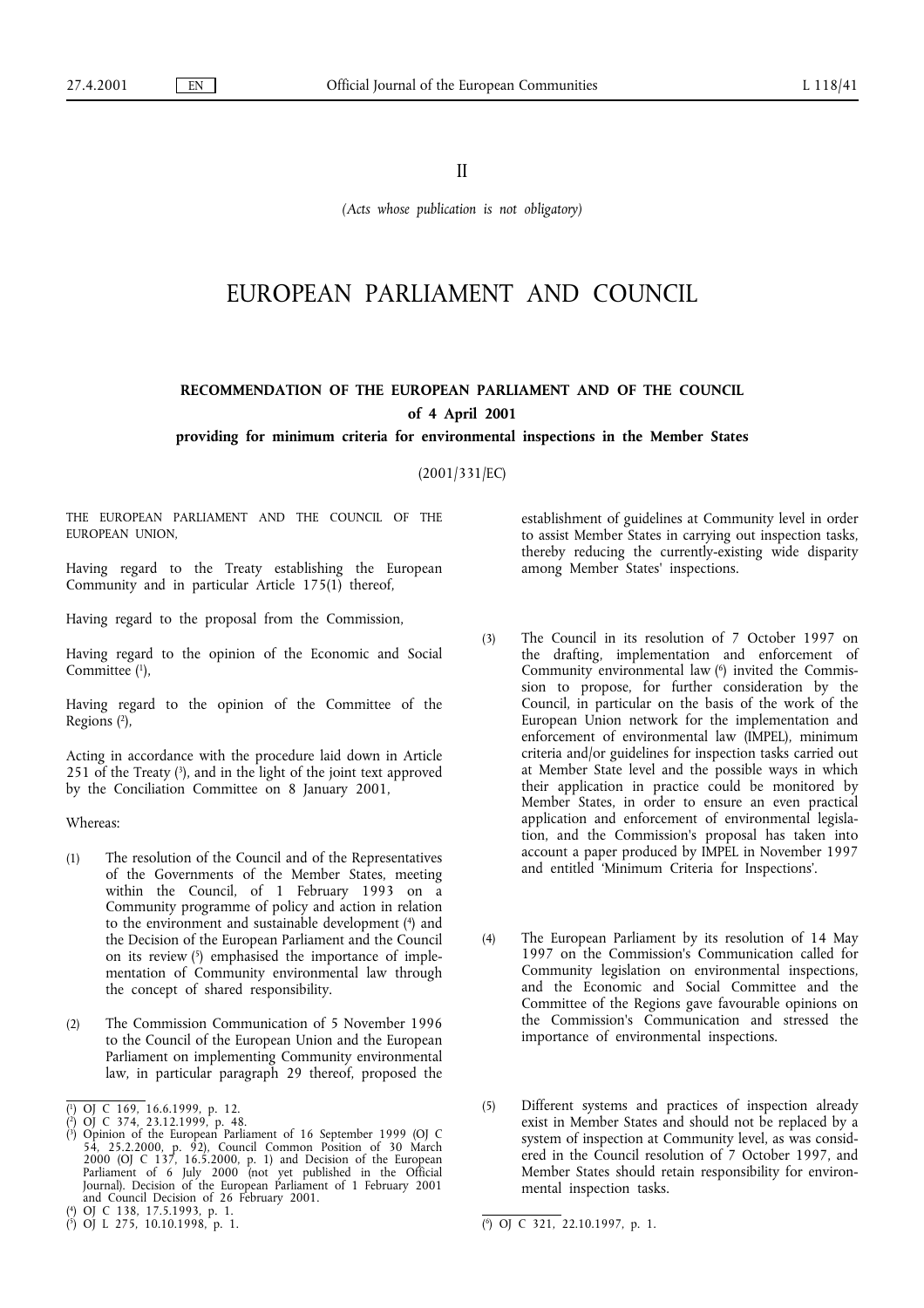- (6) The European Environment Agency can advise the Member States on developing, setting up and extending their systems for monitoring environmental provisions and can assist the Commission and the Member States in monitoring environmental provisions by giving support in respect of the reporting process, so that reporting is coordinated.
- (7) The existence of inspection systems and the effective carrying out of inspections is a deterrent to environmental violations since it enables authorities to identify breaches and enforce environmental laws through sanctions or other means; thus inspections are an indispensable link in the regulatory chain and an efficient instrument to contribute to a more consistent implementation and enforcement of Community environmental legislation across the Community and to avoid distortions of competition.
- (8) There is currently a wide disparity in the inspection systems and mechanisms among Member States in terms not only of their capacities for carrying out inspection tasks but also of the scope and contents of the inspection tasks undertaken and even in the very existence of inspection tasks in a few Member States, and this is a situation which cannot be considered satisfactory with reference to the objective of an effective and more consistent implementation, practical application and enforcement of Community legislation on environmental protection.
- (9) It is necessary, therefore, to provide, at this stage, guidelines in the form of minimum criteria to be applied as a common basis for the performance of environmental inspection tasks within the Member States.
- (10) Community environmental legislation obliges Member States to apply requirements in relation to certain emissions, discharges and activities; minimum criteria on the organisation and carrying out of inspections should be met in the Member States, as a first stage, for all industrial installations and other enterprises and facilities whose air emissions and/or water discharges and/or waste disposal or recovery activities are subject to authorisation, permit or licensing requirements under Community law.
- (11) Inspections should take place taking into account the division of responsibilities in the Member States between authorisation and inspection services.
- (12) In order to make this system of inspections efficient, Member States should ensure that environmental inspections activities are planned in advance.
- (13) Site visits form an important part of environmental inspection activities.
- (14) The data and documentation provided by industrial operators registered under the Community eco-management and audit scheme could be a useful source of information in the context of environmental inspections.
- (15) In order to draw conclusions from site visits, regular reports should be established.
- (16) Reporting on inspection activities, and public access to information thereon, are important means to ensure through transparency the involvement of citizens, nongovernmental organisations and other interested actors in the implementation of Community environmental legislation; access to such information should be in line with the provisions of Council Directive 90/313/EEC of 7 June 1990 on the freedom of access to information on the environment  $(1)$ .
- (17) Member States should assist each other administratively in operating this recommendation. The establishment by Member States in cooperation with IMPEL of reporting and advice schemes relating to inspectorates and inspection procedures would help to promote best practice across the Community.
- (18) Member States should report to the Council and the Commission on their experience in operating this recommendation and the Commission should regularly inform the European Parliament.
- (19) The Commission should keep the operation and effectiveness of this recommendation under review and report thereon to the European Parliament and the Council as soon as possible after the receipt of the Member States' reports.
- (20) Further work by IMPEL and Member States, in cooperation with the Commission, should be encouraged in respect of best practices concerning the qualifications and training of environmental inspectors.
- (21) In accordance with the principles of subsidiarity and proportionality as set out in Article 5 of the Treaty, and given the differences in inspection systems and mechanisms in the Member States, the objectives of the proposed action can best be achieved by guidance set out at Community level.
- (22) In the light of the experience gained in the operation of this recommendation and taking account of IMPEL's further work, as well as of the results of any schemes provided for in this recommendation, the Commission should, upon receipt of Member States' reports, give consideration to developing the minimum criteria in terms of their scope and substance and to making further proposals which might include a proposal for a directive, if appropriate,

<sup>(</sup> 1) OJ L 158, 23.6.1990, p. 56.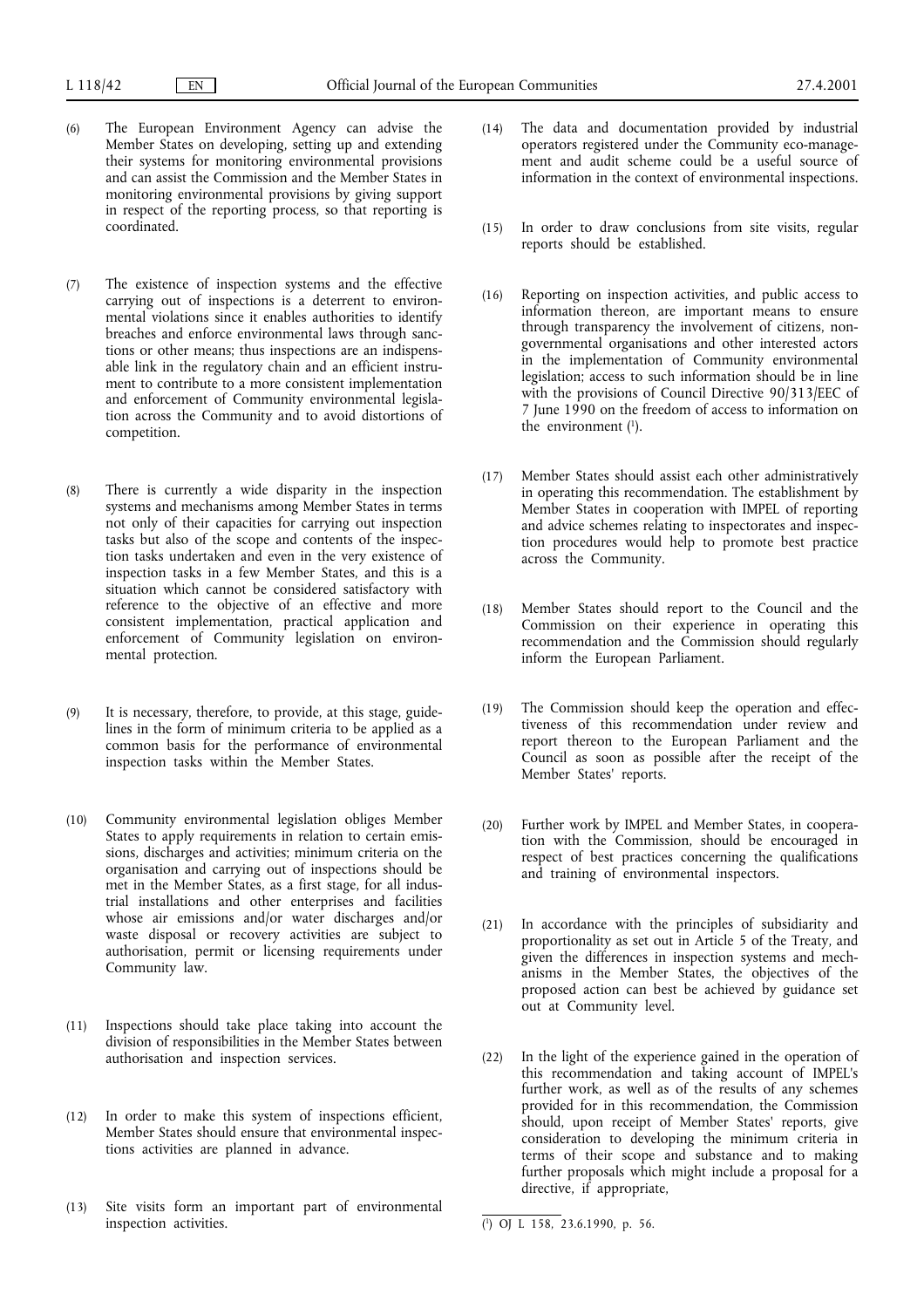HEREBY RECOMMEND:

I

## **Purpose**

Environmental inspection tasks should be carried out in the Member States, according to minimum criteria to be applied in the organising, carrying out, following up and publicising of the results of such tasks, thereby strengthening compliance with, and contributing to a more consistent implementation and enforcement of Community environmental law in all Member States.

II

## **Scope and definitions**

- 1. (a) This recommendation applies to environmental inspections of all industrial installations and other enterprises and facilities, whose air emissions and/or water discharges and/or waste disposal or recovery activities are subject to authorisation, permit or licensing requirements under Community law, without prejudice to specific inspection provisions in existing Community legislation.
	- (b) For the purposes of this recommendation, all the installations and other enterprises and facilities referred to in point (a) are 'controlled installations'.

For the purposes of this recommendation, 'environmental inspection' is an activity which entails, as appropriate:

- (a) checking and promoting the compliance of controlled installations with relevant environmental requirements set out in Community legislation as transposed into national legislation or applied in the national legal order (referred to hereinafter as 'EC legal requirements');
- (b) monitoring the impact of controlled installations on the environment to determine whether further inspection or enforcement action (including issuing, modification or revocation of any authorisation, permit or licence) is required to secure compliance with EC legal requirements;
- (c) the carrying out of activities for the above purposes including:
	- site visits,
	- monitoring achievement of environmental quality standards,
	- consideration of environmental audit reports and statements,
	- consideration and verification of any self monitoring carried out by or on behalf of operators of controlled installations,
	- assessing the activities and operations carried out at the controlled installation,
- checking the premises and the relevant equipment (including the adequacy with which it is maintained) and the adequacy of the environmental management at the site,
- checking the relevant records kept by the operators of controlled installations.
- 3. Environmental inspections, including site visits, may be:
- (a) routine, that is, carried out as part of a planned inspections programme; or
- (b) non-routine, that is, carried out in such cases in response to complaints, in connection with the issuing, renewal or modification of an authorisation, permit or licence, or in the investigation of accidents, incidents and occurrences of non-compliance.
- 4. (a) Environmental inspections may be carried out by any public authority at either national, regional or local level, which is established or designated by the Member State and responsible for the matters covered by this recommendation.
	- (b) The bodies referred to in point (a) may, in accordance with their national legislation, delegate the tasks provided for in this recommendation to be accomplished, under their authority and supervision, to any legal person whether governed by public or private law provided such person has no personal interest in the outcome of the inspections it undertakes.
	- (c) The bodies referred to in points (a) and (b) are defined as 'inspecting authorities'.

5. For the purposes of this recommendation, an 'operator of a controlled installation' is any natural or legal person who operates or controls the controlled installation or, where this is provided for in national legislation, to whom decisive economic power over the technical functioning of the controlled installation has been delegated.

III

## **Organisation and carrying out of environmental inspections**

1. Member States should ensure that environmental inspections aim to achieve a high level of environmental protection and to this end should take the necessary measures to ensure that environmental inspections of controlled installations are organised and carried out in accordance with points IV to VIII of this recommendation.

2. Member States should assist each other administratively in carrying out the guidelines of this recommendation by the exchange of relevant information and, where appropriate, inspecting officials.

3. To prevent illegal cross-border environmental practices, Member States should encourage, in cooperation with IMPEL, the coordination of inspections with regard to installations and activities which might have significant transboundary impact.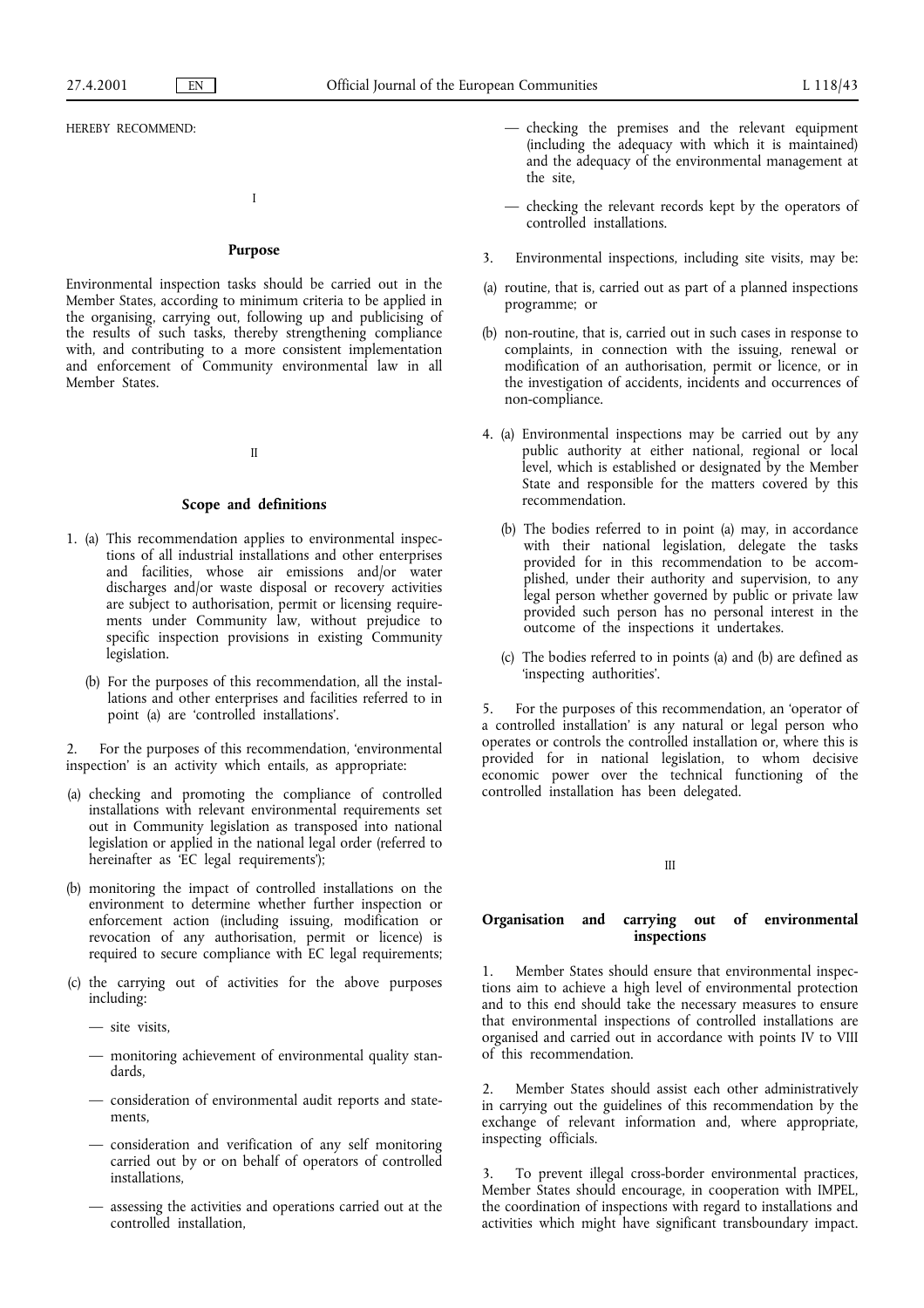In order to promote best practice across the Community, Member States may, in cooperation with IMPEL, consider the establishment of a scheme, under which Member States report and offer advice on inspectorates and inspection procedures in Member States, paying due regard to the different systems and contexts in which they operate, and report to the Member States concerned on their findings.

IV

## **Plans for environmental inspections**

1. Member States should ensure that environmental inspection activities are planned in advance, by having at all times a plan or plans for environmental inspections providing coverage of all the territory of the Member State and of the controlled installations within it. Such a plan or plans should be available to the public according to Directive 90/313/EEC.

2. Such plan or plans may be established at national, regional or local levels, but Member States should ensure that the plan or plans apply to all environmental inspections of controlled installations within their territory and that the authorities mentioned in point II(4) are designated to carry out such inspections.

3. Plans for environmental inspections should be produced on the basis of the following:

- (a) the EC legal requirements to be complied with;
- (b) a register of controlled installations within the plan area;
- (c) a general assessment of major environmental issues within the plan area and a general appraisal of the state of compliance by the controlled installations with EC legal requirements;
- (d) data on and from previous inspection activities, if any.
- 4. Plans for environmental inspections should:
- (a) be appropriate to the inspection tasks of the relevant authorities, and should take account of the controlled installations concerned and the risks and environmental impacts of emissions and discharges from them;
- (b) take into account relevant available information in relation to specific sites or types of controlled installations, such as reports by operators of controlled installations made to the authorities, self monitoring data, environmental audit information and environmental statements, in particular those produced by controlled installations registered according to the Community eco-management and audit scheme (EMAS), results of previous inspections and reports of environmental quality monitoring.

5. Each plan for environmental inspections should as a minimum:

- (a) define the geographical area which it covers, which may be for all or part of the territory of a Member State;
- (b) cover a defined time period, for example one year;
- (c) include specific provisions for its revision;
- (d) identify the specific sites or types of controlled installations covered;
- (e) prescribe the programmes for routine environmental inspections, taking into account environmental risks; these programmes should include, where appropriate, the frequency of site visits for different types of or specified controlled installations;
- (f) provide for and outline the procedures for non-routine environmental inspections, in such cases in response to complaints, accidents, incidents and occurrences of noncompliance and for purposes of granting permission;
- (g) provide for coordination between the different inspecting authorities, where relevant.

V

## **Site visits**

1. Member States should ensure that the following criteria are applied in respect of all site visits:

- (a) that an appropriate check is made of compliance with the EC legal requirements relevant to the particular inspection;
- (b) that if site visits are to be carried out by more than one environmental inspecting authority, they exchange information on each others' activities and, as far as possible, coordinate site visits and other environmental inspection work;
- (c) that the findings of site visits are contained in reports made in accordance with point VI and exchanged, as necessary, between relevant inspection, enforcement and other authorities, whether national, regional or local;
- (d) that inspectors or other officials entitled to carry out site visits have a legal right of access to sites and information, for the purposes of environmental inspection.

2. Member States should ensure that site visits are regularly carried out by inspecting authorities as part of their routine environmental inspections and that the following additional criteria are applied for such site visits:

- (a) that the full range of relevant environmental impacts is examined, in conformity with the applicable EC legal requirements, the environmental inspection programmes and the inspecting bodies' organisational arrangements;
- (b) that such site visits should aim to promote and reinforce operators' knowledge and understanding of relevant EC legal requirements and environmental sensitivities, and of the environmental impacts of their activities;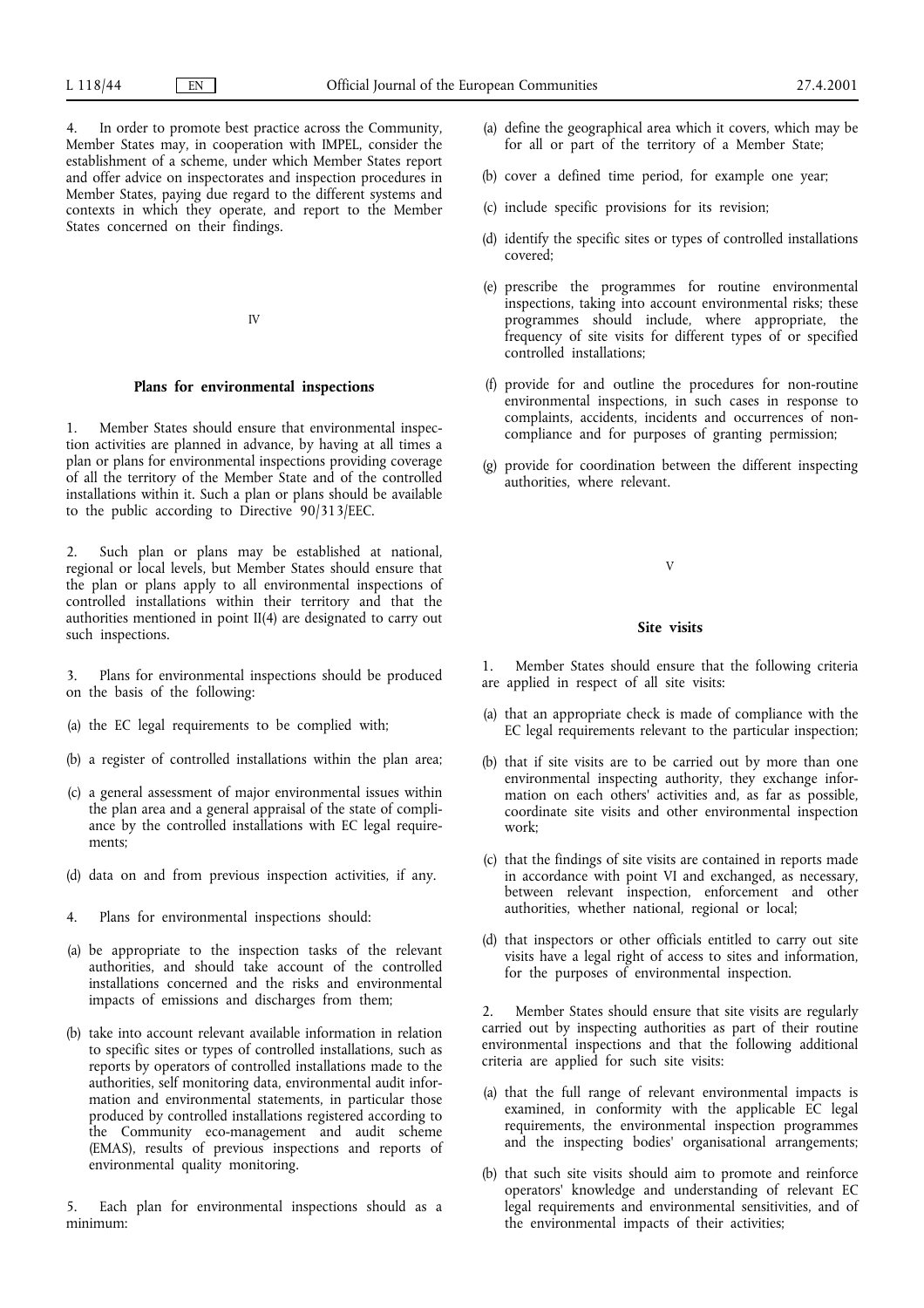(c) that the risks to and impact on the environment of the controlled installation are considered in order to evaluate the effectiveness of existing authorisation, permit or licensing requirements and to assess whether improvements or other changes to such requirements are necessary.

Member States should also ensure that non-routine site visits are carried out in the following circumstances:

- (a) in the investigation by the relevant inspecting authorities of serious environmental complaints, and as soon as possible after such complaints are received by the authorities;
- (b) in the investigation of serious environmental accidents, incidents and occurrences of non-compliance, and as soon as possible after these come to the notice of the relevant inspecting authorities;
- (c) where appropriate, as part of the determination as to whether and on what terms to issue a first authorisation, permit or licence for a process or activity at a controlled installation or the proposed site thereof or to ensure the compliance with the requirements of authorisation, permit or licence after it has been issued and before the start of activity;
- (d) where appropriate, before the reissue, renewal or modification of authorisations, permits or licences.

#### VI

## **Reports and conclusions following site visits**

1. Member States should ensure that after every site visit the inspecting authorities process or store, in identifiable form and in data files, the inspection data and their findings as to compliance with EC legal requirements, an evaluation thereof and a conclusion on whether any further action should follow, such as enforcement proceedings, including sanctions, the issuing of a new or revised authorisation, permit or licence or follow-up inspection activities, including further site visits. Reports should be finalised as soon as possible.

2. Member States should ensure that such reports are properly recorded in writing and maintained in a readily accessible database. The full reports, and wherever this is not practicable the conclusions of such reports, should be communicated to the operator of the controlled installation in question according to Directive 90/313/EEC; these reports should be publicly available within two months of the inspection taking place.

VII

## **Investigations of serious accidents, incidents and occurrences of non-compliance**

Member States should ensure that the investigation of serious accidents, incidents and occurrences of non-compliance with EC legislation, whether these come to the attention of the

authorities through a complaint or otherwise, is carried out by the relevant authority in order to:

- (a) clarify the causes of the event and its impact on the environment, and as appropriate, the responsibilities and possible liabilities for the event and its consequences, and to forward conclusions to the authority responsible for enforcement, if different from the inspecting authority;
- (b) mitigate and, where possible, remedy the environmental impacts of the event through a determination of the appropriate actions to be taken by the operator(s) and the authorities;
- (c) determine action to be taken to prevent further accidents, incidents and occurrences of non-compliance;
- (d) enable enforcement action or sanctions to proceed, if appropriate; and
- (e) ensure that the operator takes appropriate follow-up actions.

VIII

## **Reporting on environmental inspection activities in general**

1. Member States should report to the Commission on their experience of the operation of this recommendation two years after the date of its publication in the *Official Journal of the European Communities*, using, to the extent possible, any data available from regional and local inspecting authorities.

2. Such reports should be available to the public and should include in particular the following information:

- (a) data about the staffing and other resources of the inspecting authorities;
- (b) details of the inspecting authority's role and performance in the establishment and implementation of relevant plan(s) for inspections;
- (c) summary details of the environmental inspections carried out, including the number of site visits made, the proportion of controlled installations inspected (by type) and estimated length of time before all controlled installations of that type have been inspected;
- (d) brief data on the degree of compliance by controlled installations with EC legal requirements as appears from inspections carried out;
- (e) a summary, including numbers, of the actions taken as a result of serious complaints, accidents, incidents and occurrences of non-compliance;
- (f) an evaluation of the success or failure of the plans for inspections as applicable to the inspecting body, with any recommendations for future plans.